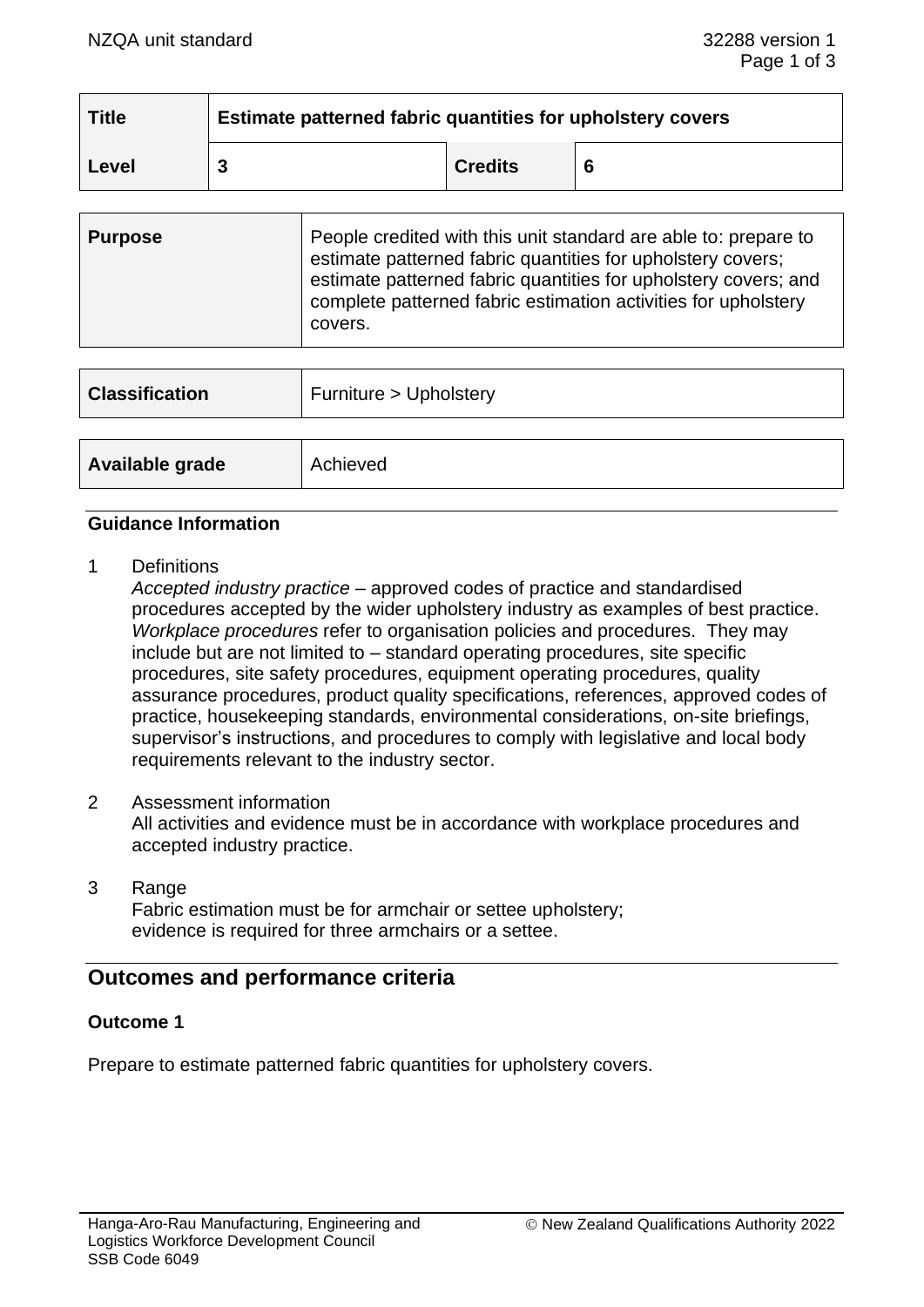## **Performance criteria**

- 1.1 Job specifications are obtained and interpreted.
	- Range cutting plan, requirements for seams and tacking, number of items to be covered.
- 1.2 Patterned fabric is identified and selected in accordance with job specifications.
- 1.3 Patterned fabric wastage identified in the cutting plan is checked in accordance with job specifications.

## **Outcome 2**

Estimate patterned fabric quantities for upholstery covers.

### **Performance criteria**

- 2.1 Patterned fabric quantities are estimated in accordance with job specifications.
- 2.2 Number of patterned fabric pieces is checked in accordance with job specifications.

## **Outcome 3**

Complete patterned fabric estimation activities for upholstery covers.

#### **Performance criteria**

3.1 Patterned fabric estimation is documented and reported to the supervisor.

| <b>Replacement information</b> | This unit standard and unit standard 32422 replaced unit<br>standard 14989. |
|--------------------------------|-----------------------------------------------------------------------------|
|                                |                                                                             |
|                                |                                                                             |

| $\Omega$ to the distance of an angle bart data from a secondary than a consequent of constants |  |
|------------------------------------------------------------------------------------------------|--|

| Status information and last date for assessment for superseded versions |                |               |                                 |  |
|-------------------------------------------------------------------------|----------------|---------------|---------------------------------|--|
| <b>Process</b>                                                          | <b>Version</b> | <b>Date</b>   | <b>Last Date for Assessment</b> |  |
| Registration                                                            |                | 24 March 2022 | N/A                             |  |

## **Consent and Moderation Requirements (CMR) reference** | 0173

This CMR can be accessed at [http://www.nzqa.govt.nz/framework/search/index.do.](http://www.nzqa.govt.nz/framework/search/index.do)

**Planned review date** | 31 December 2026